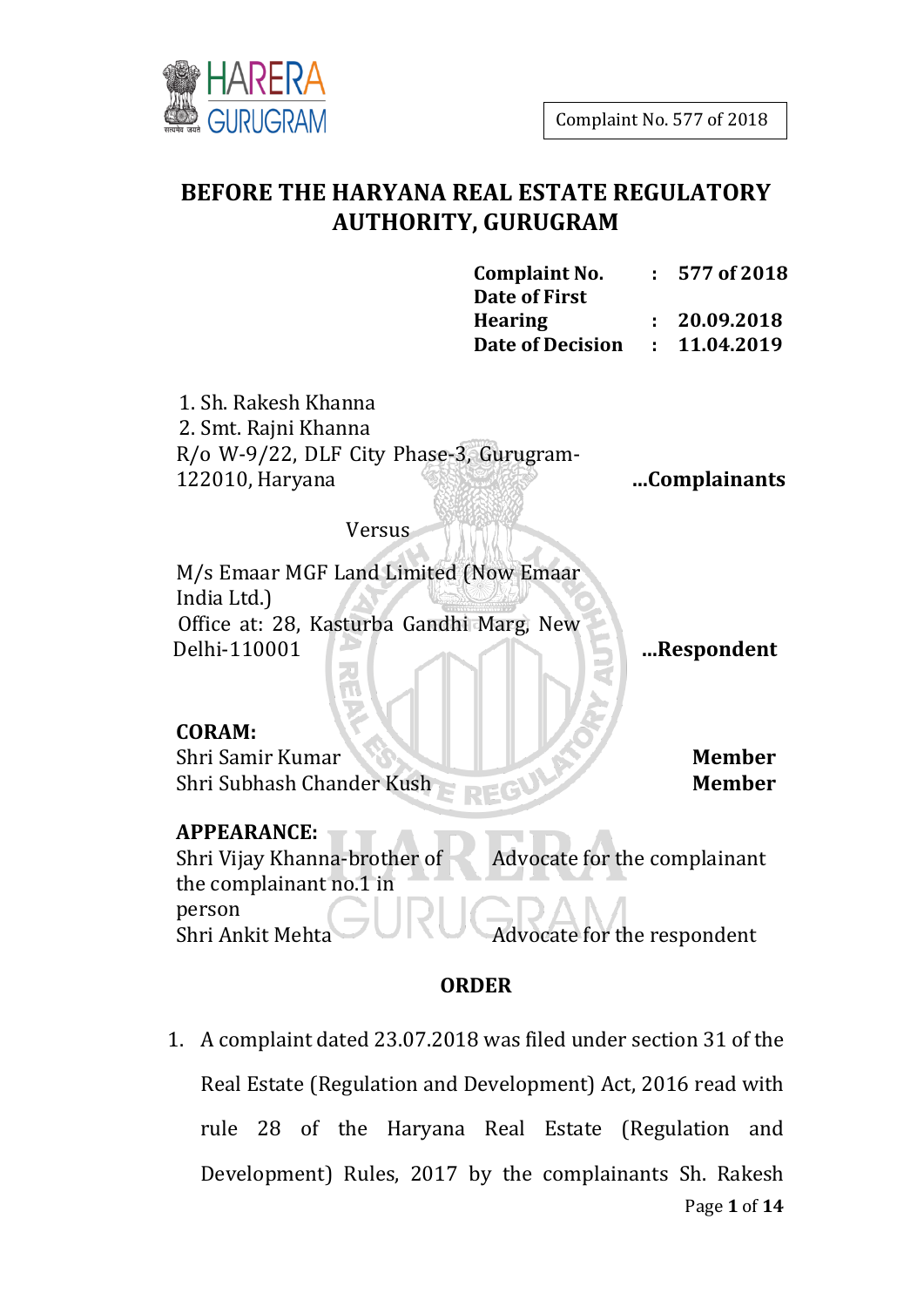

Khanna and Smt. Rajni Khanna, against the promoter M/s Emaar MGF land limited, on account of violation of clause 14(a) of the buyer's agreement executed on 08.05.2013 for unit no. IG-09-1003 in the project "Imperial Gardens" for not giving possession on the due date which is an obligation of the promoter under section 11(4)(a) of the Act ibid.

2. The particulars of the complaint are as under: -

| 1.               | Name and location of the project                                                                           | "Imperial Gardens" in<br>sector 102, Gurugram                             |
|------------------|------------------------------------------------------------------------------------------------------------|---------------------------------------------------------------------------|
| 2.               | Unit no.                                                                                                   | IG-09-1003                                                                |
| 3.               | Project area                                                                                               | 12 acres                                                                  |
| $\overline{4}$ . | Nature of real estate project                                                                              | Group housing colony                                                      |
| 5.               | Registered/not registered                                                                                  | <b>Registered (208 of</b><br>2017)                                        |
| 6.               | date<br>of<br>delivery<br>of<br>Revised<br><b>RERA</b><br>possession as<br>per<br>registration certificate | 31.12.2018                                                                |
| 7.               | <b>DTCP</b> license                                                                                        | 107 of 2012                                                               |
| 8.               | Date of booking                                                                                            | 17.11.2012 (as per<br>annexure P7)                                        |
| 9.               | Date of buyer's agreement                                                                                  | 08.05.2013                                                                |
| 10.              | Date of offer of possession                                                                                | 24.10.2018                                                                |
| 11.              | <b>Total consideration</b>                                                                                 | Rs.1,53,74,633/- (as per<br>the statement of account<br>dated 18.07.2018) |
| 12.              | Total amount paid by the<br>complainant                                                                    | Rs.1,45,50,780/-                                                          |
| 13.              | Payment plan                                                                                               | Construction linked plan                                                  |
| 14.              | Occupation certificate received<br>on                                                                      | 17.10.2018                                                                |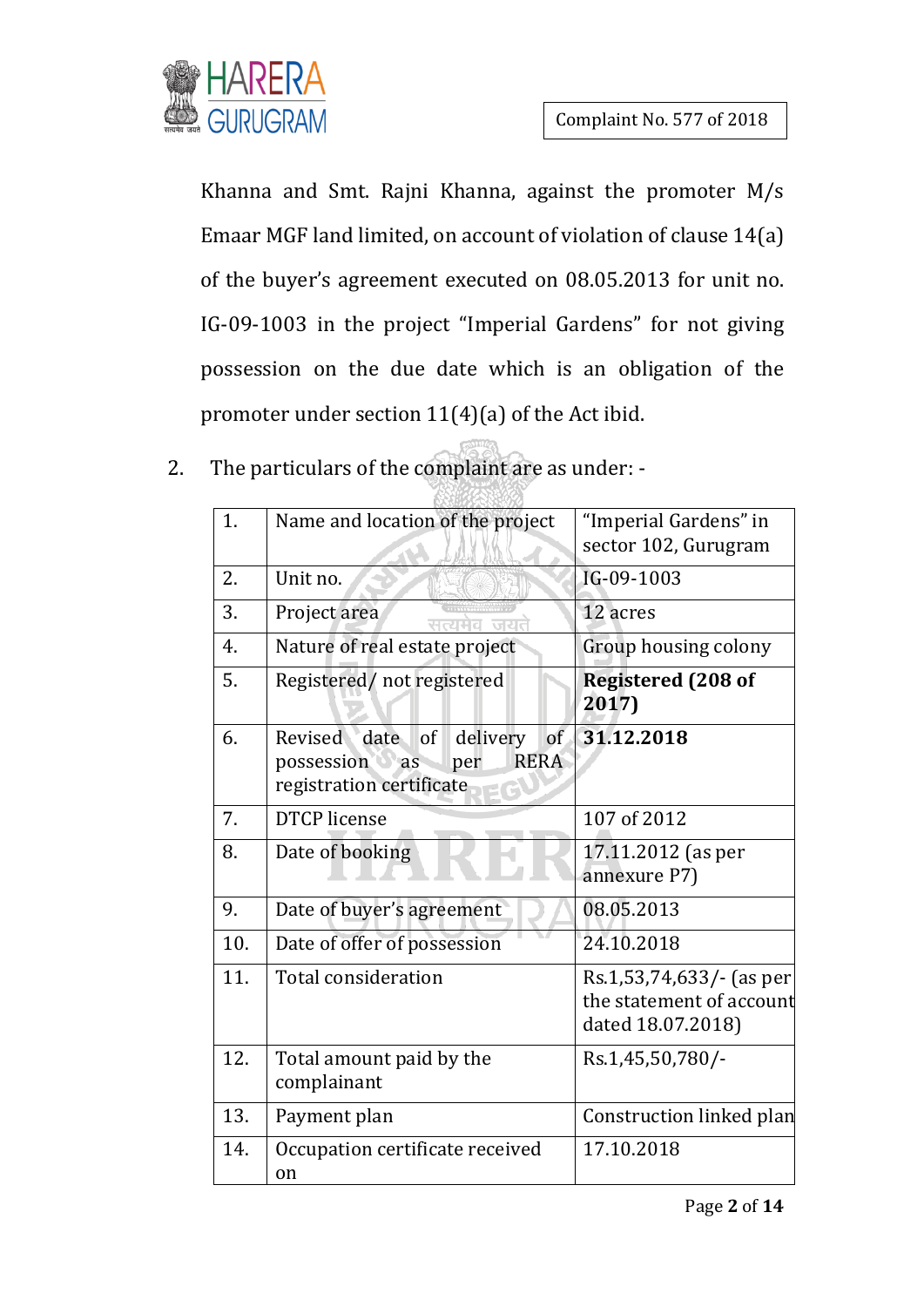

| 15. | Date of delivery of possession                              | 11.08.2017                                                                                                                                 |
|-----|-------------------------------------------------------------|--------------------------------------------------------------------------------------------------------------------------------------------|
|     |                                                             | Clause $14(a) - 42$<br>months from date of<br>start of construction<br>$(11.11.2013) + 3$<br>months grace period <i>i.e.</i><br>11.08.2017 |
| 16. | Delay of number of months/<br>years upto 26.10.2018         | 1 year 2 months                                                                                                                            |
| 17. | Penalty clause as per buyer's<br>agreement dated 08.05.2013 | Clause $16(a)$ - Rs.7.50/-<br>per sq. ft. per month of<br>the super area                                                                   |

- 3. The details provided above have been checked on the basis of the record available in the case file which have been provided by the complainants and the respondents. A buyer's agreement dated 08.05.2013is available on record for unit no. IG-09-1003 according to which the possession of the aforesaid unit was to be delivered by 11.08.2017. The promoter has failed to deliver the possession of the said unit to the complainants. Therefore, the promoter has not fulfilled his committed liability as on date.
- 4. Taking cognizance of the complaint, the authority issued notice to the respondent for filing reply and for appearance. Accordingly, the respondent appeared on 20.09.2018. The case came up for hearing on 20.09.2018, 28.09.2018, 26.10.2018, 29.11.2018, 08.01.2019, 18.01.2019 AND 15.02.2019. The reply has been filed on behalf of the respondent on 17.09.2018.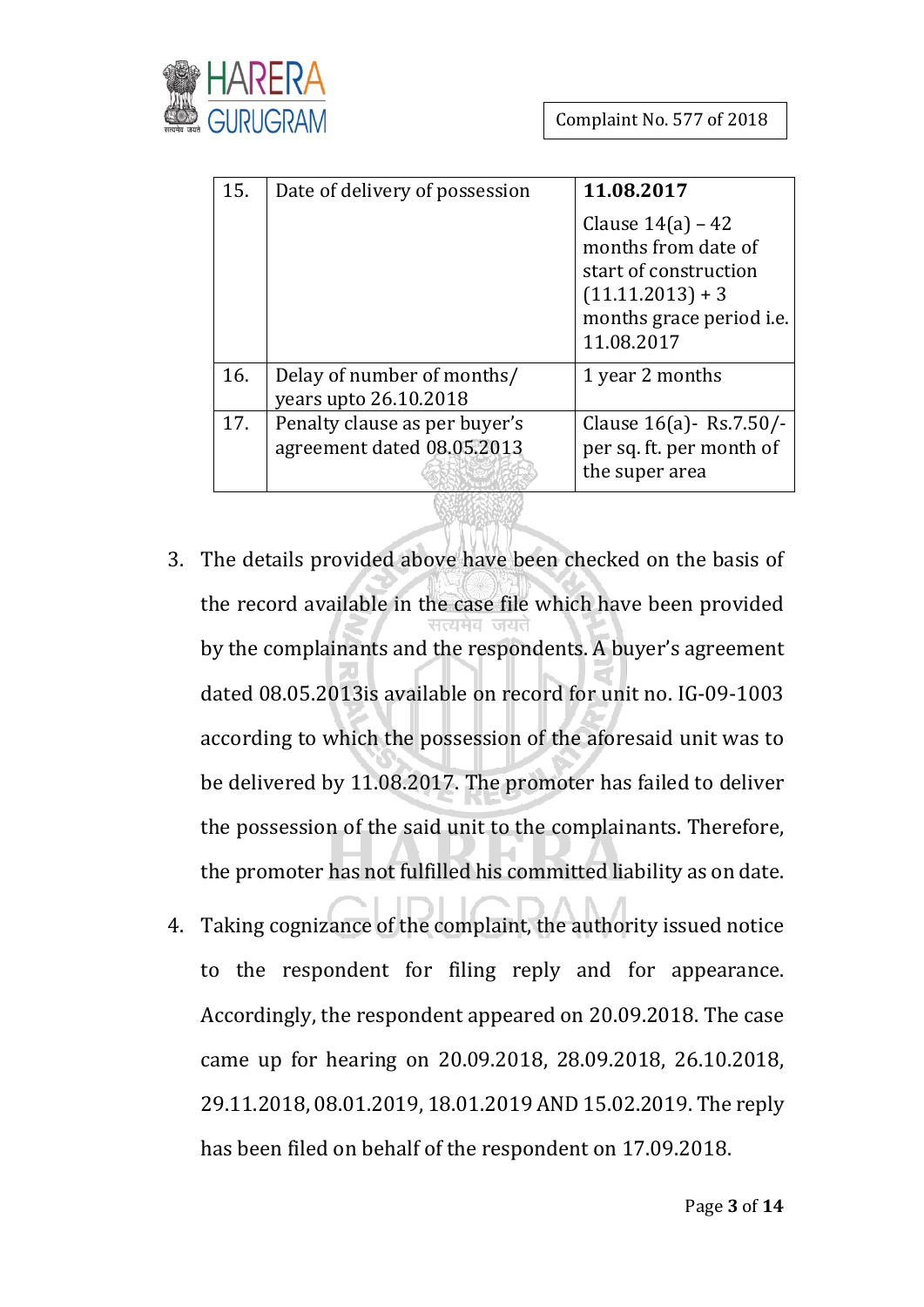

#### **Facts of the complaint**

- 5. On 17.11.2012, the complainants booked a unit in the project named "Imperial Gardens" in sector-102, Gurugram by paying an advance amount of Rs.10,00,000/- dated 17.11.2012 to the respondent. Accordingly, the complainants were allotted a unit bearing IG-09-1003 on the 10<sup>th</sup> floor.
- 6. On 08.05.2013, a buyer's agreement was entered into between the parties wherein as per clause 14(a), the construction should have been completed within  $42$  months + 3 months grace period from the date of start of construction, i.e. 11.08.2017. However, till date the possession of the said unit has not been handed over to the complainants despite making all requisite payments as per the demands raised by the respondent. The complainants made payments of all instalments demanded by the respondent amounting to a total of Rs.1,45,50,780/-.
- 7. The complainants submitted that as per clause 16(a) of the agreement, in case the respondent is not able to hand over the possession then the allottee will be entitled to compensation @ Rs.7.50 per sq. ft. per month of the super area of the unit for the period of delay. Further, as per clause 17(b), the respondent has stated to charge delay payment @ 24% p.a. Therefore, the complainants are entitled to get interest @ 24% p.a. on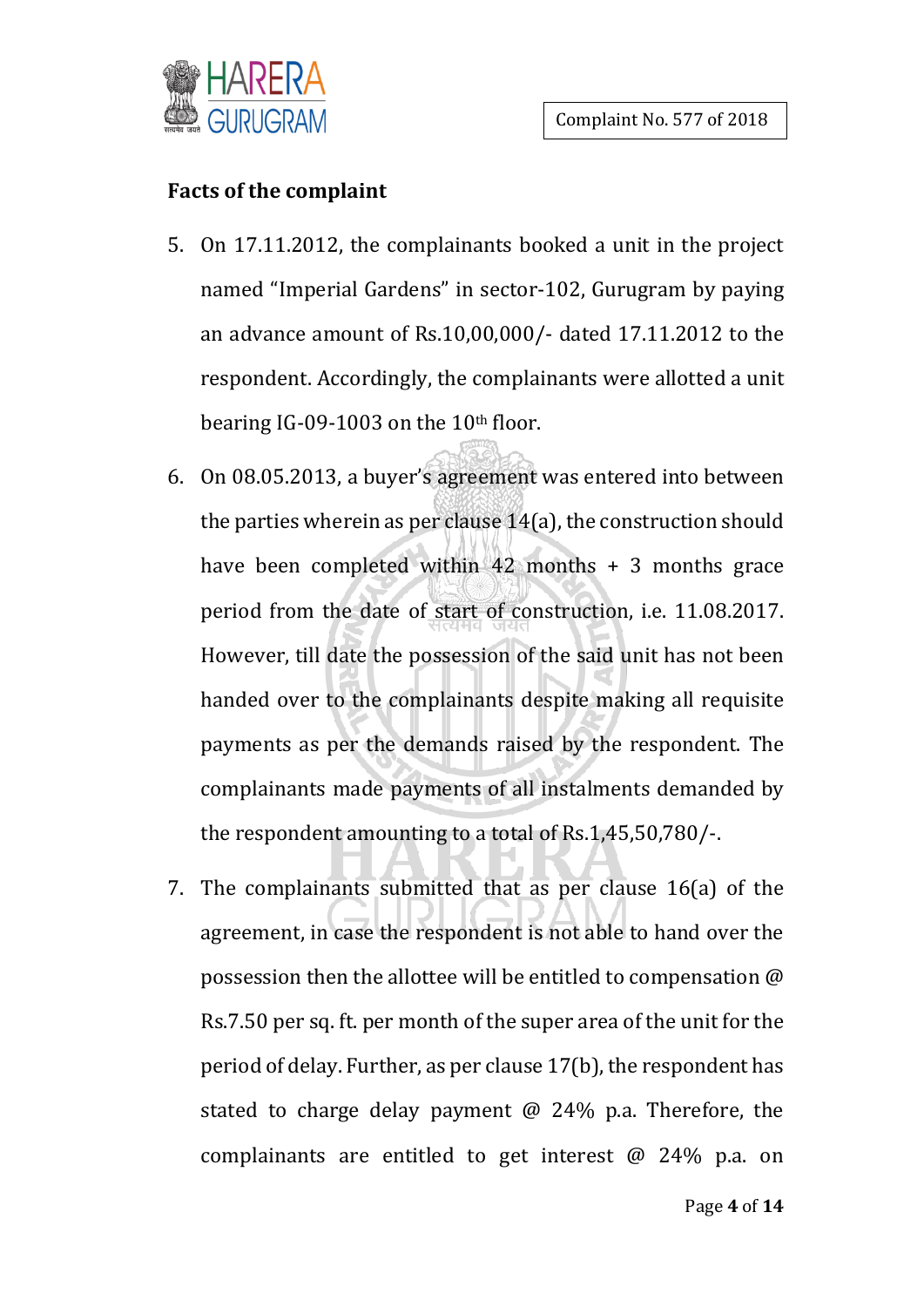

deposited amount on prorate basis as per the provisions of RERA.

- 8. The complainants submitted that despite repeated calls, meetings and emails sent to the respondent, no definite commitment was shown to timely completion of the project and no appropriate action was taken to address the concerns and grievances of the complainant. Complainants further submitted that given the inconsistent and lack of commitment to complete the project on time, the complainants decided to terminate the agreement. सत्यमेव जयते
- 9. As per clause 14(a) of the buyer's agreement, the company proposed to hand over the possession of the said unit by 11.08.2017. The clause regarding possession of the said unit is reproduced below: E

#### "14. Possession

14(a)- "……. the company proposes to handover the possession of the said unit within 42 months from date of start of construction, subject to timely compliance of the provisions of the agreement by the allottee. The allottees agrees and understands that the company shall be entitled to a grace period of 3 months after the expiry of said period of 42 months, for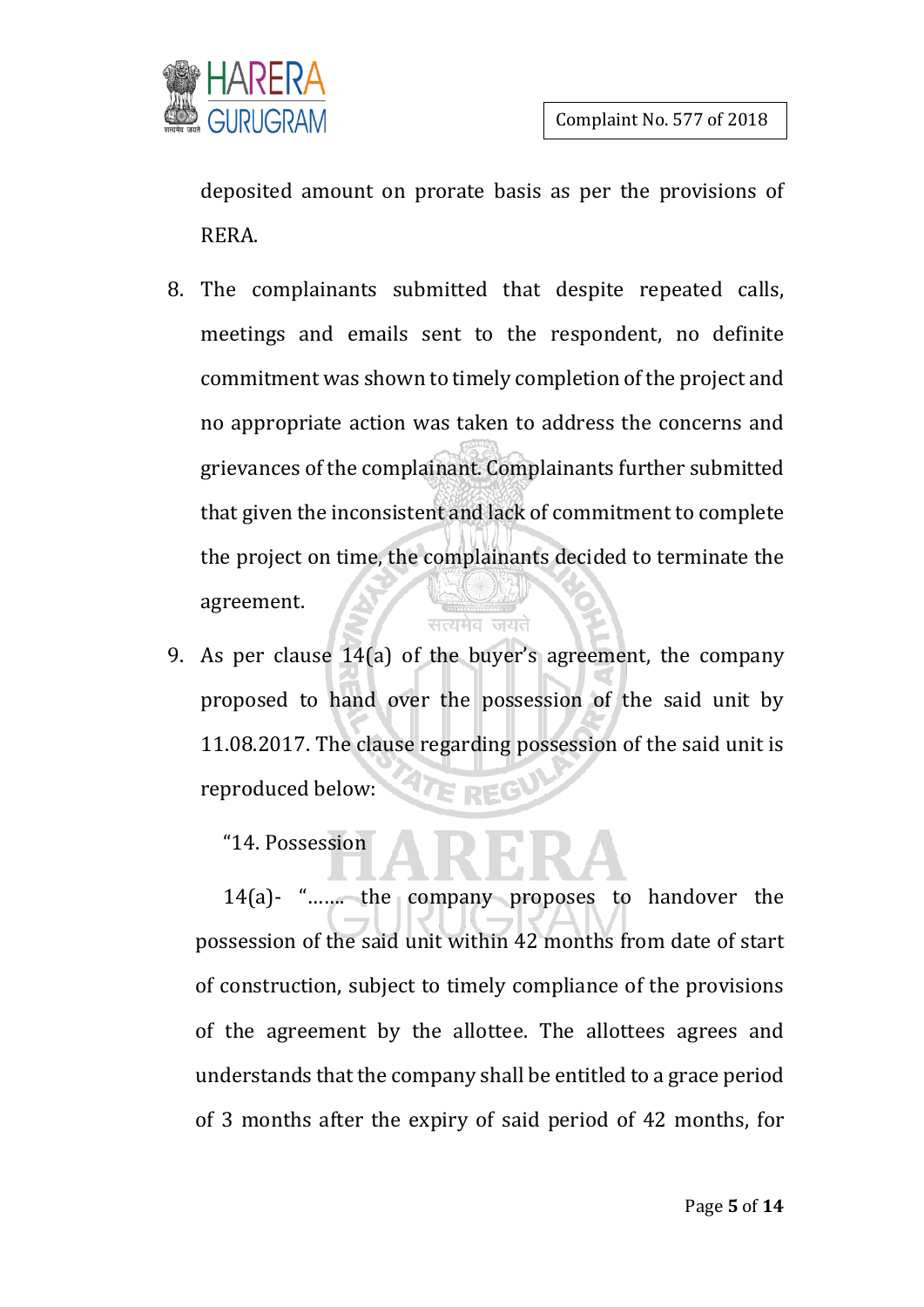

applying and obtaining the completion certificate/ occupation certificate in respect of the unit and/or the project."

# 10. **Issues raised by the complainants**

I. Whether the respondent has violated the terms of buyer's agreement dated 08.05.2013 and as such, the complainants are entitled to get their entire amount refunded with interest @ 24% p.a.?

# 11. **Relief sought**

- I. To fully refund the amount paid by the complainants amounting to Rs.1,45,50,780/-.
- II. To provide the interest  $\omega$  24% p.a. of the agreement on amount of Rs.1,45,50,780/- from date of receipt till the date of final settlement. ECU
- III. To direct the respondent to pay penalty to the complainants @ Rs.7.50 per sq. ft. on super area from May 2017.
- IV. To direct the respondent to pay litigation cost to the complainants.

# **Respondent's reply**

12. The respondent stated that the present complaint is not maintainable in law or facts. The complaints pertaining to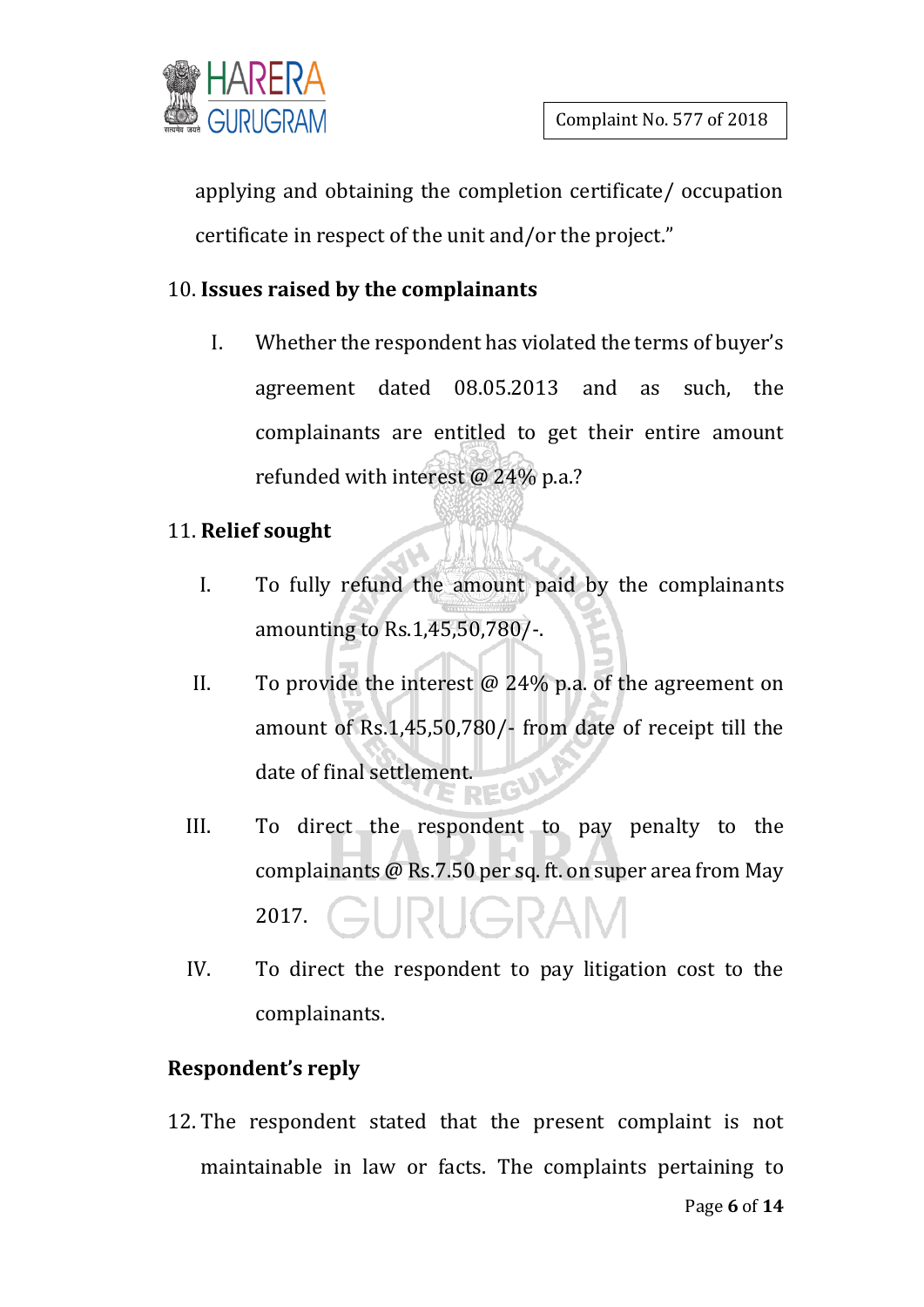

compensation and interest for a grievance under section 12, 14, 18 and section 19 of the Real Estate (Regulation and Development) Act, 2016 are required to be filed before the adjudicating officer under rule-29 of the Haryana Real Estate (Regulation and Development) Act, 2017 read with section 31 and section 71 of the said act and not before this hon'ble authority under rule 28.

- 13. The respondent submitted that the present complaint raises several such issues which cannot be decided by way of the present complaint in a summary proceeding and requires extensive evidence to be led by both the parties, examination and cross-examination of witnesses for proper adjudication. Therefore, the disputes raised in the present complaint are beyond the purview of this authority and can only be adjudicated by a civil court. The present complaint therefore deserves to be dismissed on this short ground alone.
- 14. It is further submitted that the claims have been made in a manner unknown to the common law of contract and are specifically contrary to the text of the Indian Contract Act, 1872 itself. The claim of the complainants for refund with interest is barred by law in terms of Section 74 of the Indian Contract Act. The complainants are not entitled to any interest on the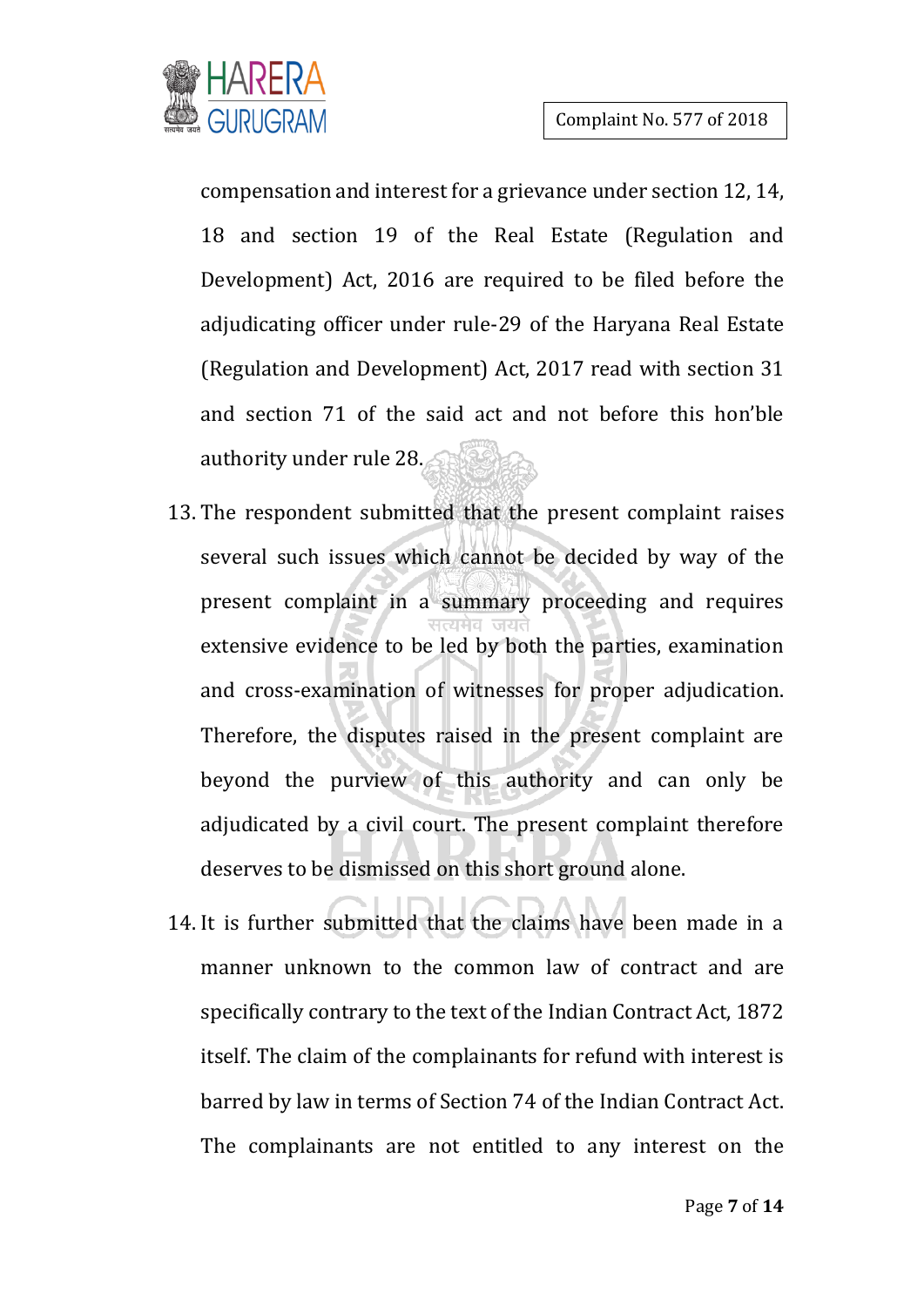

amounts deposited by them. Rather the respondent company is legally entitled to forfeit the money paid by the complainants as per the settled terms and conditions, in case the complainants seek to wriggle out of the binding terms of the buyer's agreement.

15. The respondent submitted that the statement of objects and reasons as well as the preamble statement of objects and reasons as well as the preamble of the said Act clearly state that RERA is enacted for effective consumer protection and to protect the interest of consumers in the real estate sector. RERA is not enacted to protect the interest of investors. As the said Act has not defined the term consumer, therefore the definition of consumer as provided under the consumer protection Act, 1986 has to be referred for adjudication of the present complaint. The complainants are investor and not a consumer as complainant no.1 has already booked another unit bearing no. DG A-06-024 in the "Digital Greens" project with the respondent company and the said unit has been provisionally allotted to him. Further, the complainant no.1 has booked the flat under the heading NRI/ foreign national of Indian origin. At the time of submitting his application for registration of the unit, he submitted a copy of the passport indicating place of issue at Cairo.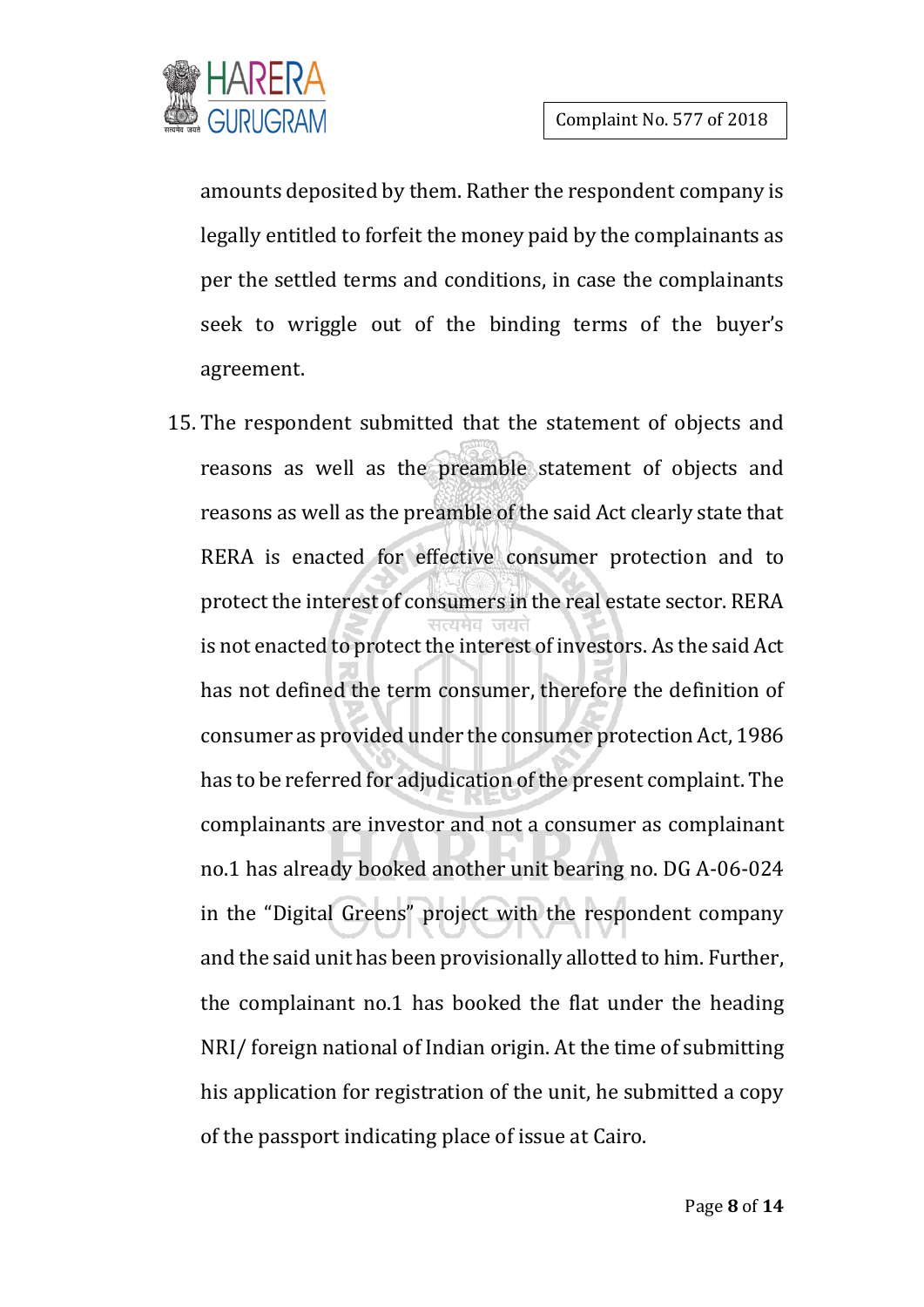- 16. Respondent further submitted that the complainants have concealed material facts and have not come to this authority with clean hands. It is specifically pointed out that the complainants are repeat defaulters, having deliberately failed to make the payment of instalments within the time prescribed, which resulted in delay payment charges, as reflected in statement of account dated 18.07.2018 filed by the complainants themselves.
- 17. Respondent submitted that despite several adversities and nonpayment by various allottees, the respondent has already applied for occupation certificate of few towers in the project including the tower wherein the unit in question is located and in the balance towers also, the structure works are complete and finishing works are on and the respondent shall endeavour to offer possession within the timelines given to the Authority.

# **Rejoinder**

18. A rejoinder has been filed by the complainants on 26.10.2018 wherein the complainants have re-asserted the facts stated in the complaint and have denied all the averments and submissions made in the reply. Further, the complainants submitted that an offer of possession was made by the respondent on 24.10.2018 in regard to the unit in question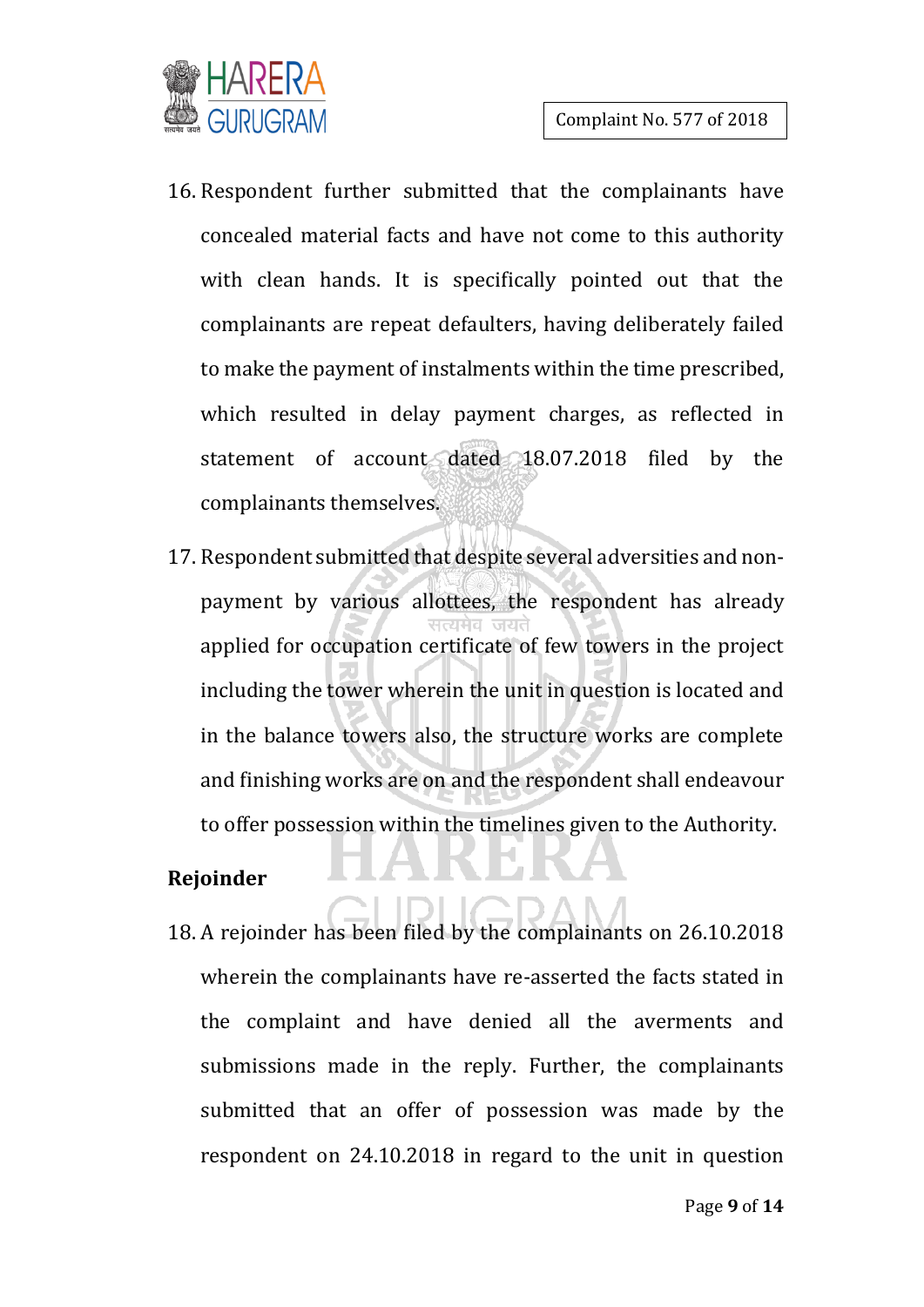

wherein the respondent stated that they have already obtained the occupation certificate and the unit is ready for possession. However, it is submitted that the occupation certificate is applied for only part of the project and the construction work is still going on and the project is not in a state of habitation. It is submitted that the complainants have made entire payment on time and the for delay on few occasions, they paid interest @ 24% p.a. further, the facilities promised are not in order and are not operational, thereby make it impossible for them to take possession of incomplete project.

#### **Determination of issues**

- 19. After considering the facts submitted by the complainant, reply by the respondent and perusal of record on file, the authority decides seriatim the issues raised by the parties as under:
- 20. With respect to the **sole issue** raised by the complainant, As per clause 14 (a) of the Builder Buyer Agreement dated 8.5.2013 for unit No.IG-09-1003, in project "Imperial Gardens", Sector-102, Gurugram, possession was to be handed over to the complainant within a period of 42 months from the date of start of construction i.e. 11.11.2013 + 3 months grace period which comes out to be 11.8.2017. However, the respondent has not delivered the unit in time. Complainant has already paid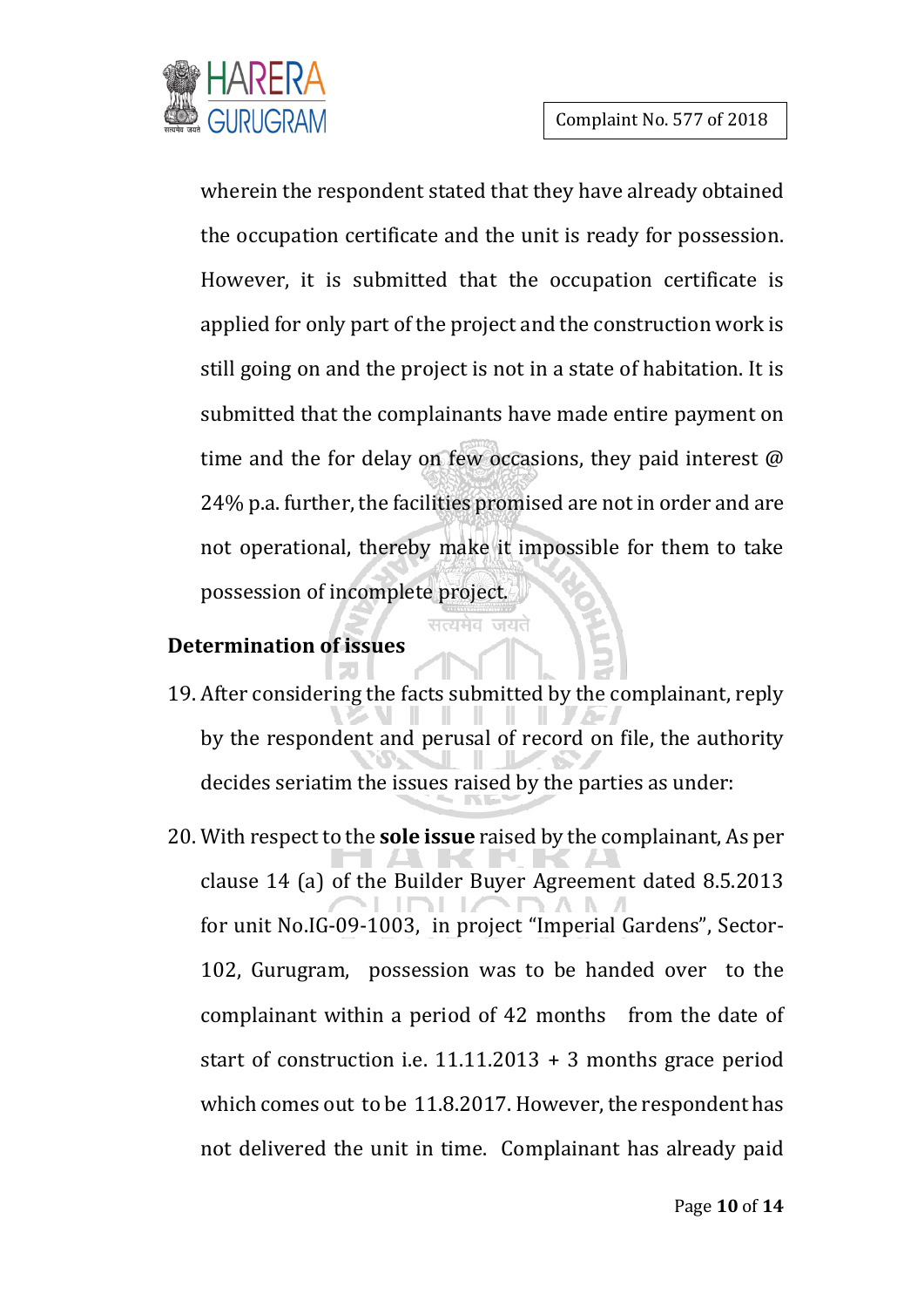

Rs.1,45,50,780/- to the respondent against a total sale consideration of Rs.1,53,74,633/-.

- 21. It has been averred by the respondent that they have already received occupation certificate, copy of which is placed on record. The respondent has offered possession to the complainant. Since the offer has already been made vide letter dated 24.10.2018, as such, complainant is entitled for delayed possession charges at prescribed rate of interest i.e. 10.75% per annum w.e.f. 11.08.2017 as per the provisions of section 18 (1) of the Real Estate (Regulation and Development) Act, 2016 till सत्यमेव जयते offer of possession.
- 22. The complainants made a submission before the authority under section 34 (f) to ensure compliance/obligations cast upon the promoter as mentioned above.
- 23. The complainants requested that necessary directions be issued to the promoter to comply with the provisions and fulfil obligation under section 37 of the Act.
- 24. The complainants reserve their right to seek compensation from the promoter for which he shall make separate application to the adjudicating officer, if required.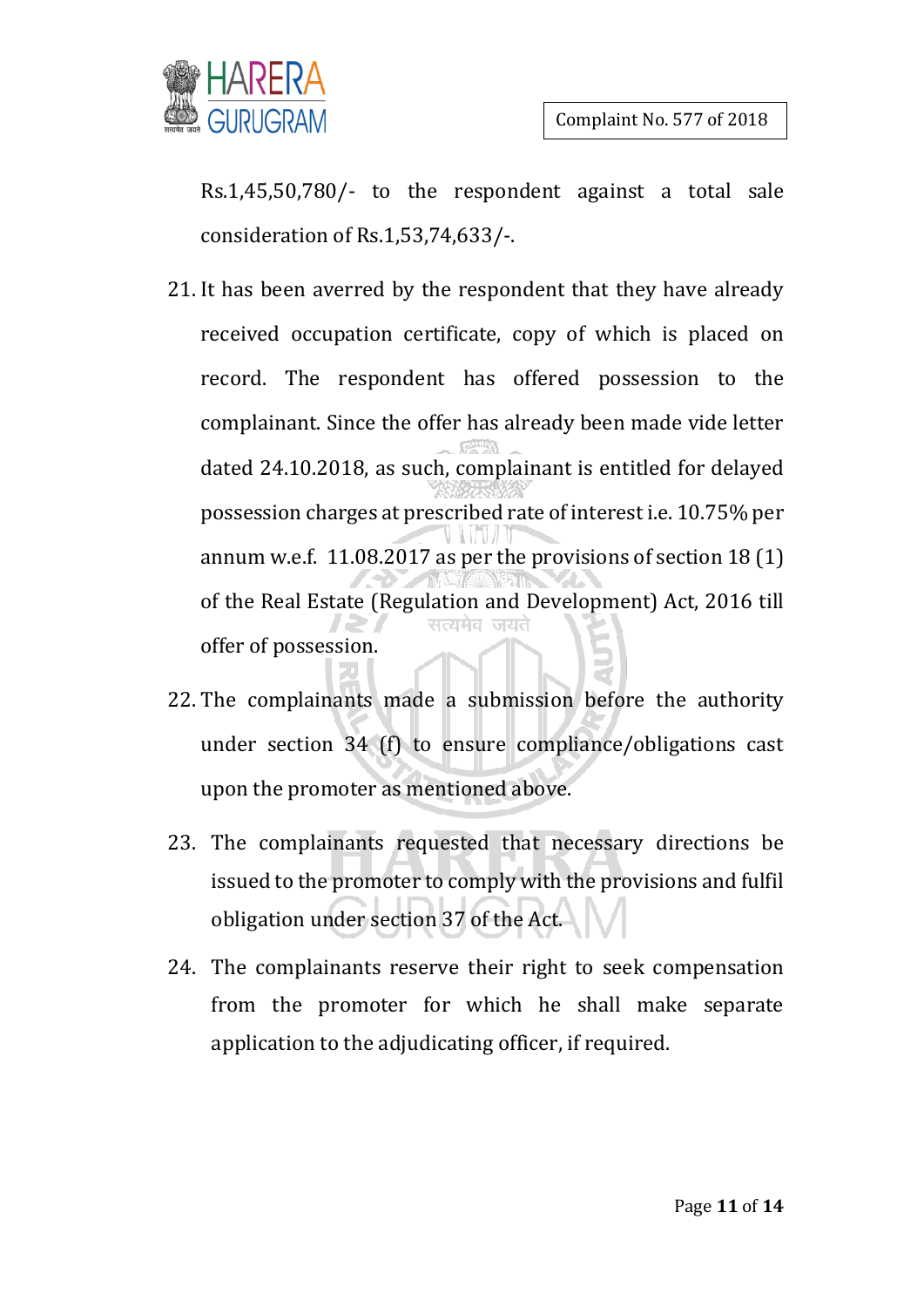#### **Findings of the authority**

25. **Jurisdiction of the authority**- The authority has complete subject matter jurisdiction to decide the complaint regarding non-compliance of obligations by the promoter as held in *Simmi Sikka v/s M/s EMAAR MGF Land Ltd.* leaving aside compensation which is to be decided by the adjudicating officer if pursued by the complainants at a later stage. As per notification no. 1/92/2017-1TCP dated 14.12.2017 issued by Town & Country Planning Department, the jurisdiction of Real Estate Regulatory Authority, Gurugram shall be entire Gurugram District for all purpose with offices situated in Gurugram. In the present case, the project in question is situated within the planning area of Gurugram District, therefore this authority has complete territorial jurisdiction to deal with the present complaint.

# **Decision and directions of the authority**

- 26. The authority exercising powers vested in it under section 37 of the Real Estate (Regulation and Development) Act, 2016 hereby issues the following directions to the respondent:
	- Page **12** of **14** I. The respondent is directed to pay the interest at the prescribed rate i.e. 10.70% per annum for every month of delay on the amount paid by the complainant from due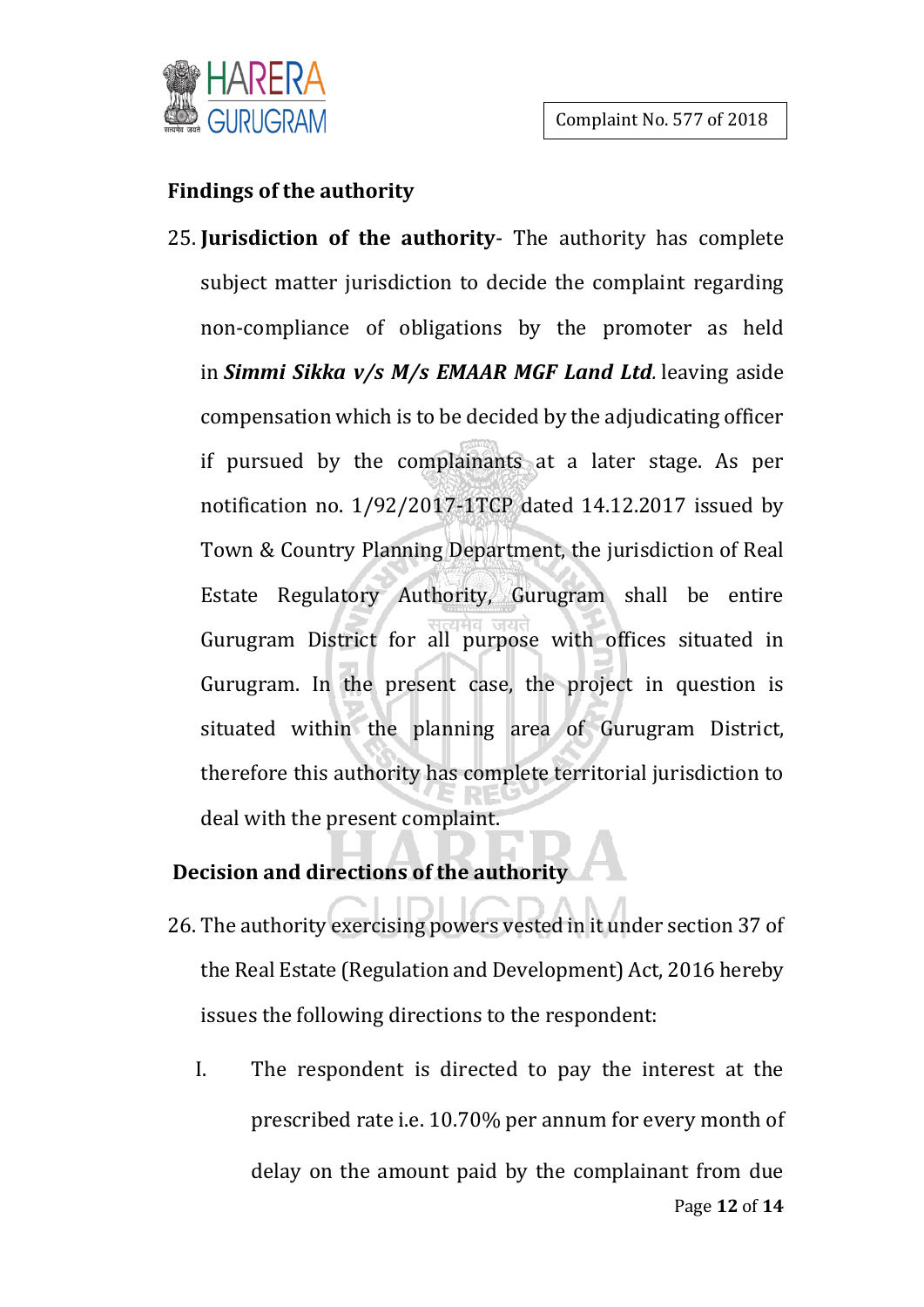

date of possession till the offer of possession i.e. from 11.08.2017 to 24.10.2018.

- II. It is directed that respondent cannot go beyond the terms and conditions of the agreement as such both the parties are directed to abide by the provisions of terms and conditions of the agreement.
- III. Complainant is directed to pay outstanding dues, if any, after adjustment of interest for the delayed period.
- IV. The promoter shall not charge anything from the complainant which is not part of the BBA.
- V. Interest on the due payments from the complainant shall be charged at the prescribed rate of interest i.e. 10.70% by the promoter which is the same as is being granted to the complainant in case of delayed possession.
- VI. The arrears of interest accrued so far shall be paid to the complainant within 90 days from the date of this order.
- 27. The complaint is disposed of accordingly.